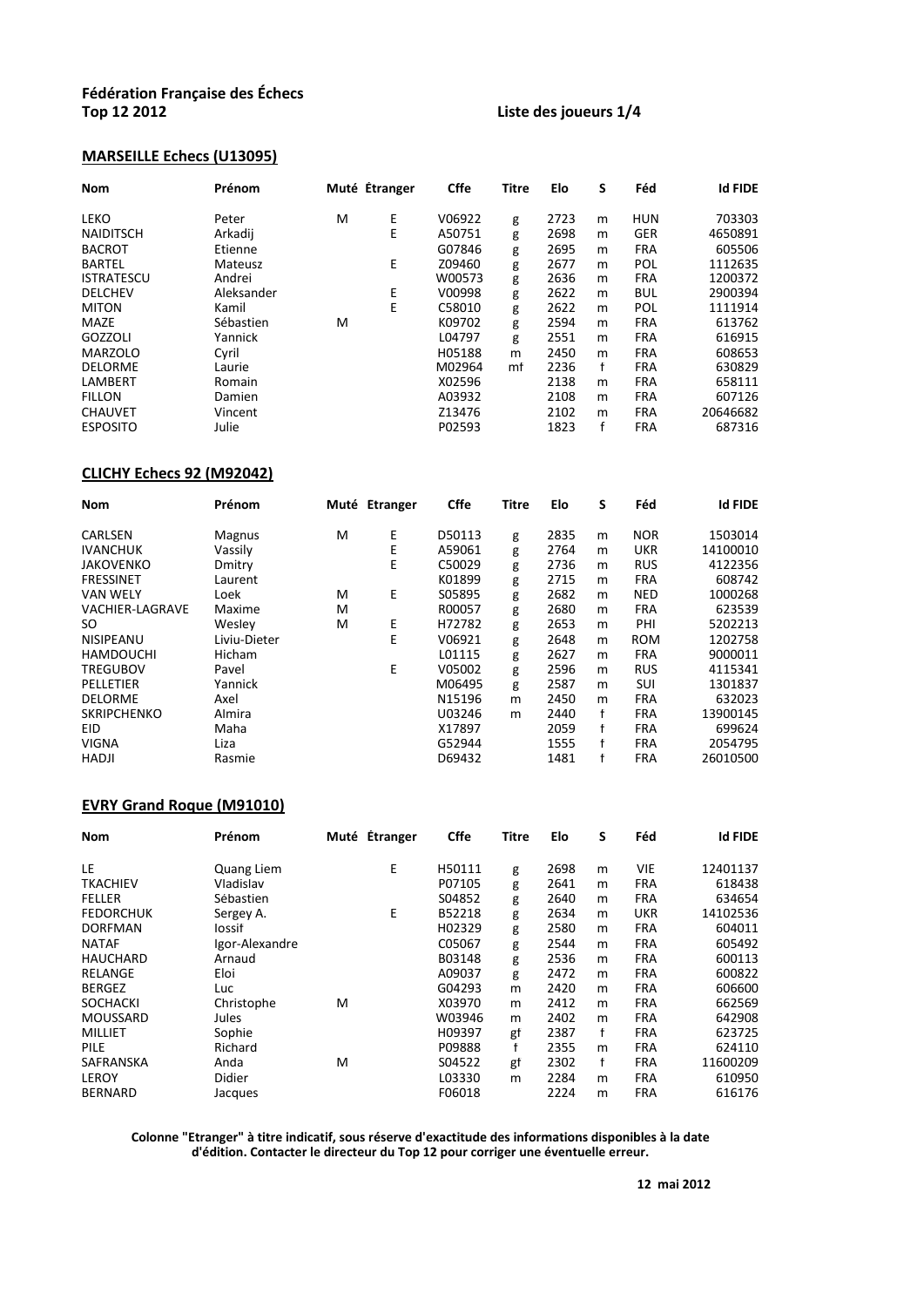### **Top 12 2012 Liste des joueurs 2/4**

### **MULHOUSE Philidor (B68002)**

| <b>Nom</b>        | Prénom    |   | Muté Étranger | <b>Cffe</b> | Titre | Elo  | S | Féd        | <b>Id FIDE</b> |
|-------------------|-----------|---|---------------|-------------|-------|------|---|------------|----------------|
| <b>BOLOGAN</b>    | Viktor    | M | Е             | K14352      | g     | 2716 | m | <b>MDA</b> | 13900048       |
| <b>NAVARA</b>     | David     |   | Ε             | B50070      | g     | 2706 | m | <b>CZE</b> | 309095         |
| <b>DREEV</b>      | Alexey    |   | E             | K05482      | g     | 2694 | m | <b>RUS</b> | 4100107        |
| SOKOLOV           | Andréi    |   |               | J12145      | g     | 2570 | m | <b>FRA</b> | 627089         |
| <b>BOGNER</b>     | Sebastian |   | Ε             | Y00318      | g     | 2569 | m | <b>GER</b> | 4692055        |
| <b>GEORGIEV</b>   | Vladimir  |   | E             | R14197      | g     | 2555 | m | <b>MKD</b> | 2903024        |
| <b>SHOKER</b>     | Samy      | M |               | M03954      | m     | 2517 | m | EGY        | 627143         |
| <b>RIFF</b>       | Jean Noël |   |               | E00484      | m     | 2494 | m | <b>FRA</b> | 611190         |
| <b>KURMANN</b>    | Oliver    |   | Е             | B50063      | m     | 2464 | m | SUI        | 1308173        |
| <b>DEMUTH</b>     | Adrien    | M |               | U05090      | m     | 2423 | m | <b>FRA</b> | 642274         |
| <b>IDER</b>       | Borya     |   |               | X02185      | f     | 2371 | m | <b>FRA</b> | 4901134        |
| <b>RIFF</b>       | Sébastien |   |               | D01223      |       | 2253 | m | <b>FRA</b> | 607304         |
| <b>HERB</b>       | Pascal    |   |               | A05179      | f     | 2237 | m | <b>FRA</b> | 600202         |
| <b>CHOISY</b>     | Mathilde  |   |               | P04769      | ff    | 2205 | f | <b>FRA</b> | 634565         |
| <b>HAUSSERNOT</b> | Cécile    |   |               | Z09346      | ff    | 2088 | f | <b>FRA</b> | 601632         |
| NEUHAUSER         | Salomé    |   |               | V15178      |       | 2069 |   | <b>FRA</b> | 662461         |

### **METZ Fischer (P57001)**

| <b>Nom</b>           | Prénom    |   | Muté Étranger | <b>Cffe</b> | Titre | Elo  | S | Féd        | <b>Id FIDE</b> |
|----------------------|-----------|---|---------------|-------------|-------|------|---|------------|----------------|
| RIAZANTSEV           | Alexander |   | Ε             | W07659      | g     | 2714 | m | <b>RUS</b> | 4125029        |
| <b>POSTNY</b>        | Evgeny    |   | Е             | B51053      | g     | 2651 | m | <b>ISR</b> | 2804344        |
| <b>QUESADA PEREZ</b> | Yuniesky  | M | Е             | J56741      | g     | 2625 | m | <b>CUB</b> | 3504409        |
| <b>IORDACHESCU</b>   | Viorel    |   | Ε             | W00121      | g     | 2614 | m | <b>MDA</b> | 13900200       |
| <b>SVETUSHKIN</b>    | Dmitry    |   | E             | A50547      | g     | 2597 | m | MDA        | 13900463       |
| KOCH                 | Jean-René |   |               | A05816      | m     | 2484 | m | <b>FRA</b> | 600148         |
| LAZAREV              | Vladimir  |   |               | R00328      | g     | 2438 | m | <b>FRA</b> | 4113250        |
| ELBILIA              | Jacques   |   |               | F05981      |       | 2382 | m | <b>MAR</b> | 9000127        |
| <b>NEIMAN</b>        | Emmanuel  |   |               | A07957      | f     | 2335 | m | <b>FRA</b> | 601616         |
| <b>TADDEI</b>        | Benoit    |   |               | J05538      | f     | 2320 | m | <b>FRA</b> | 610151         |
| <b>LECONTE</b>       | Maria     | M |               | P00469      | gf    | 2260 | f | <b>FRA</b> | 618446         |
| <b>HISLER</b>        | Thomas    |   |               | K11564      |       | 2247 | m | <b>FRA</b> | 617997         |
| <b>PUCHER</b>        | Sébastien |   |               | P06432      |       | 2222 | m | <b>FRA</b> | 627232         |
| CARRILLO             | Jésus     |   |               | H01525      |       | 2094 | m | <b>FRA</b> | 627925         |
| DEILLER              | Pascal    |   |               | A02869      |       | 2077 | m | FRA        | 604194         |
| <b>MONPEURT</b>      | Cyrielle  |   |               | W122193     |       | 2014 |   | <b>FRA</b> | 677400         |

#### **Echiquier Châlonnais, CHALONS-EN-CHAMPAGNE (H51022)**

| <b>Nom</b>         | Prénom        |   | Muté Étranger | <b>Cffe</b> | Titre | Elo  | S | Féd        | <b>Id FIDE</b> |
|--------------------|---------------|---|---------------|-------------|-------|------|---|------------|----------------|
| <b>SHORT</b>       | Nigel D       | M | Ε             | U02916      | g     | 2705 | m | <b>ENG</b> | 400025         |
| <b>GIRI</b>        | Anish         |   | E             | G57120      | g     | 2693 | m | NED        | 24116068       |
| <b>SMIRIN</b>      | Ilia          |   | Е             | C57243      | g     | 2647 | m | <b>ISR</b> | 2801990        |
| <b>EDOUARD</b>     | Romain        |   |               | P05927      | g     | 2625 | m | <b>FRA</b> | 633429         |
| SALGADO LOPEZ      | Ivan          | М | Е             | J50172      | g     | 2623 | m | ESP        | 2257327        |
| <b>KRASENKOW</b>   | Michal        |   | E             | G03517      | g     | 2604 | m | POL        | 1113100        |
| PERALTA            | Fernando      |   | E             | B53620      | g     | 2590 | m | ARG        | 105309         |
| <b>BARSOV</b>      | Alexei        |   | Е             | N19878      | g     | 2538 | m | <b>UZB</b> | 14200082       |
| <b>COSSIN</b>      | Sébastien     |   |               | M10017      | m     | 2507 | m | <b>FRA</b> | 618802         |
| <b>DOURERASSOU</b> | Jonathan      |   |               | R00144      | m     | 2462 | m | <b>FRA</b> | 628050         |
| ABERGEL            | Thal          | М |               | H00013      | g     | 2451 | m | <b>FRA</b> | 614890         |
| <b>VERNAY</b>      | Clovis        |   |               | U06204      | m     | 2441 | m | <b>FRA</b> | 633046         |
| SAATDJIAN          | <b>Thomas</b> |   |               | S11476      | f     | 2335 | m | <b>FRA</b> | 634921         |
| <b>ROBIN</b>       | Samy          | M |               | N06008      | f     | 2282 | m | <b>FRA</b> | 627330         |
| BENMESBAH          | Natacha       | м |               | S04032      | mf    | 2208 | f | <b>FRA</b> | 642002         |
| VEILLERETTE        | Chantal       |   |               | J07497      |       | 1630 | f | <b>FRA</b> | 20609892       |

**Colonne "Etranger" à titre indicatif, sous réserve d'exactitude des informations disponibles à la date d'édition. Contacter le directeur du Top 12 pour corriger une éventuelle erreur.**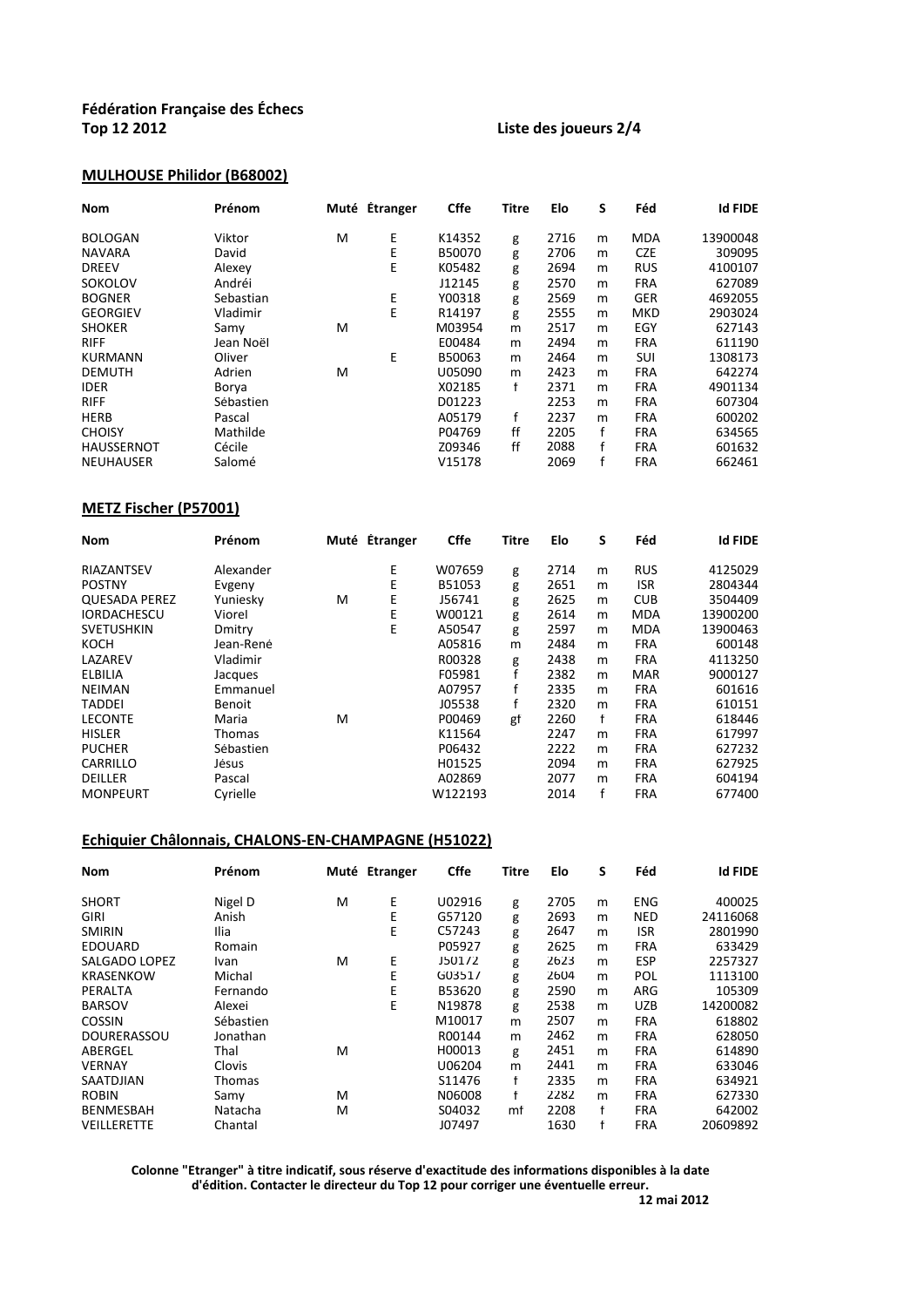### **Top 12 2012 Liste des joueurs 3/4**

### **VANDOEUVRE Échecs (P54043)**

| <b>Nom</b>         | Prénom         |   | Muté Etranger | <b>Cffe</b> | <b>Titre</b> | Elo  | S | Féd        | <b>Id FIDE</b> |
|--------------------|----------------|---|---------------|-------------|--------------|------|---|------------|----------------|
| KASIMDZHANOV       | Rustam         |   | Е             | Z09015      | g            | 2690 | m | <b>UZB</b> | 14200244       |
| <b>BAUER</b>       | Christian      |   |               | F03020      | g            | 2672 | m | <b>FRA</b> | 603767         |
| LANDA              | Konstantin     |   | E             | X04479      | g            | 2646 | m | <b>RUS</b> | 4101685        |
| <b>MEIER</b>       | Georg          |   | Е             | B57537      | g            | 2637 | m | <b>GER</b> | 4675783        |
| <b>JANSA</b>       | Vlastimil      |   | E             | V05869      | g            | 2454 | m | <b>CZE</b> | 300128         |
| <b>BRUNNER</b>     | <b>Nicolas</b> |   |               | M07806      | m            | 2439 | m | <b>FRA</b> | 620246         |
| <b>GENZLING</b>    | Alain          |   |               | P03207      | m            | 2408 | m | <b>FRA</b> | 632708         |
| <b>PHILIPPE</b>    | Christophe     |   |               | J03473      | m            | 2403 | m | <b>FRA</b> | 610038         |
| <b>NEZAR</b>       | Mustapha       |   |               | C05095      | m            | 2391 | m | <b>FRA</b> | 608637         |
| <b>PACI</b>        | Cedric         |   |               | E05622      | f            | 2379 | m | <b>FRA</b> | 614203         |
| <b>GUICHARD</b>    | Pauline        | M |               | N20619      | gf           | 2316 | f | <b>FRA</b> | 639370         |
| <b>HELSTROFFER</b> | Arnaud         |   |               | P07389      |              | 2224 | m | <b>FRA</b> | 621560         |
| <b>CONGIU</b>      | Mathilde       |   |               | S11979      | mf           | 2206 | f | <b>FRA</b> | 634581         |
| STEIL-ANTONI       | Fiona          |   |               | Y03599      | mf           | 2142 | f | <b>LUX</b> | 4001249        |
| <b>BACH</b>        | Anatole        |   |               | A67670      |              | 2052 | m | <b>FRA</b> | 675601         |
| <b>HELFER</b>      | Remi           |   |               | U06558      |              | 2048 | m | <b>FRA</b> | 656259         |

### **Echiquier Guingampais, GUINGAMP (F22003)**

| <b>Nom</b>        | Prénom         |   | Muté Étranger | Cffe   | <b>Titre</b> | Elo  | S | Féd        | <b>Id FIDE</b> |
|-------------------|----------------|---|---------------|--------|--------------|------|---|------------|----------------|
| LE ROUX           | Jean-Pierre    |   |               | H04489 | g            | 2551 | m | <b>FRA</b> | 609404         |
| <b>MISTA</b>      | Aleksander     |   | Е             | H50718 | g            | 2538 | m | POL        | 1110381        |
| <b>JAKUBOWSKI</b> | Krzysztof      | M | Ε             | J59990 | g            | 2525 | m | POL        | 1112848        |
| <b>HAUSRATH</b>   | Daniel         |   | Ε             | E55975 | m            | 2500 | m | <b>GER</b> | 4617495        |
| <b>DUMITRACHE</b> | Dragos-Nicolae |   | E             | L06303 | m            | 2446 | m | ROU        | 1200437        |
| <b>BAILET</b>     | Pierre         |   |               | W05097 | m            | 2425 | m | <b>FRA</b> | 655830         |
| <b>BROCHET</b>    | Philippe       | M |               | A01573 | m            | 2383 | m | <b>FRA</b> | 602469         |
| <b>TERRIEUX</b>   | Kévin          |   |               | L06094 | m            | 2372 | m | <b>FRA</b> | 622591         |
| DE SOUSA          | José-Claude    |   |               | E03901 | f            | 2262 | m | <b>FRA</b> | 603880         |
| <b>MIGOT</b>      | Tangi          | M |               | W15798 |              | 2257 | m | <b>FRA</b> | 662445         |
| <b>BODENEZ</b>    | Vincent        |   |               | M04290 |              | 2213 | m | <b>FRA</b> | 624462         |
| <b>PURENNE</b>    | Benoit         |   |               | Z05880 |              | 2164 | m | <b>FRA</b> | 602337         |
| LUCO              | Alain          |   |               | A06885 |              | 2055 | m | <b>FRA</b> | 604232         |
| LE MASLE          | Raphael        |   |               | J02792 |              | 2017 | m | <b>FRA</b> | 613584         |
| LE DIOURON        | Aurélie        |   |               | M10176 |              | 1954 | f | <b>FRA</b> | 637432         |
| <b>JOSSE</b>      | Mathilde       |   |               | V15967 |              | 1747 |   | <b>FRA</b> | 620831         |

### **GRASSE Echecs (I06078)**

| <b>Nom</b>            | Prénom          |   | Muté Étranger | <b>Cffe</b> | Titre | Elo  | S | Féd        | <b>Id FIDE</b> |
|-----------------------|-----------------|---|---------------|-------------|-------|------|---|------------|----------------|
| APICELLA              | Manuel          | м |               | A00244      | g     | 2548 | m | <b>FRA</b> | 600164         |
| SANCHEZ               | Joseph          |   | Ε             | Z12675      | g     | 2531 | m | PHI        | 5201233        |
| <b>NANU</b>           | Costica-Ciprian |   | Е             | H51908      | g     | 2520 | m | ROU        | 1204580        |
| <b>LLANES HURTADO</b> | Miguel          | м |               | G57999      | g     | 2480 | m | <b>ESP</b> | 2206706        |
| <b>FARGERE</b>        | François        |   |               | H02714      | g     | 2467 | m | <b>FRA</b> | 615935         |
| <b>COLOVIC</b>        | Aleksandar      |   | E             | W08261      | m     | 2433 | m | <b>MKD</b> | 15000729       |
| <b>KARIM</b>          | Ismael          |   |               | N19221      | m     | 2405 | m | <b>MAR</b> | 625736         |
| ARANOVITCH            | Emiliano        |   |               | H51907      | m     | 2329 | m | ITA        | 805947         |
| DI PAOLO              | Raffaele        |   | E             | X00481      | f     | 2282 | m | ITA        | 803014         |
| <b>FORESTIER</b>      | Flavian         |   |               | L06969      |       | 2131 | m | <b>FRA</b> | 627119         |
| <b>FORESTIER</b>      | Carole          |   |               | S14471      |       | 2096 | f | <b>FRA</b> | 641405         |
| ABIDI                 | Inés            |   |               | X03811      |       | 1695 | f | <b>FRA</b> | 676136         |
| <b>DAADAA</b>         | Soha            |   |               | X03812      |       | 1643 |   | <b>FRA</b> | 676535         |

**d'édition. Contacter le directeur du Top 12 pour corriger une éventuelle erreur. Colonne "Etranger" à titre indicatif, sous réserve d'exactitude des informations disponibles à la date**